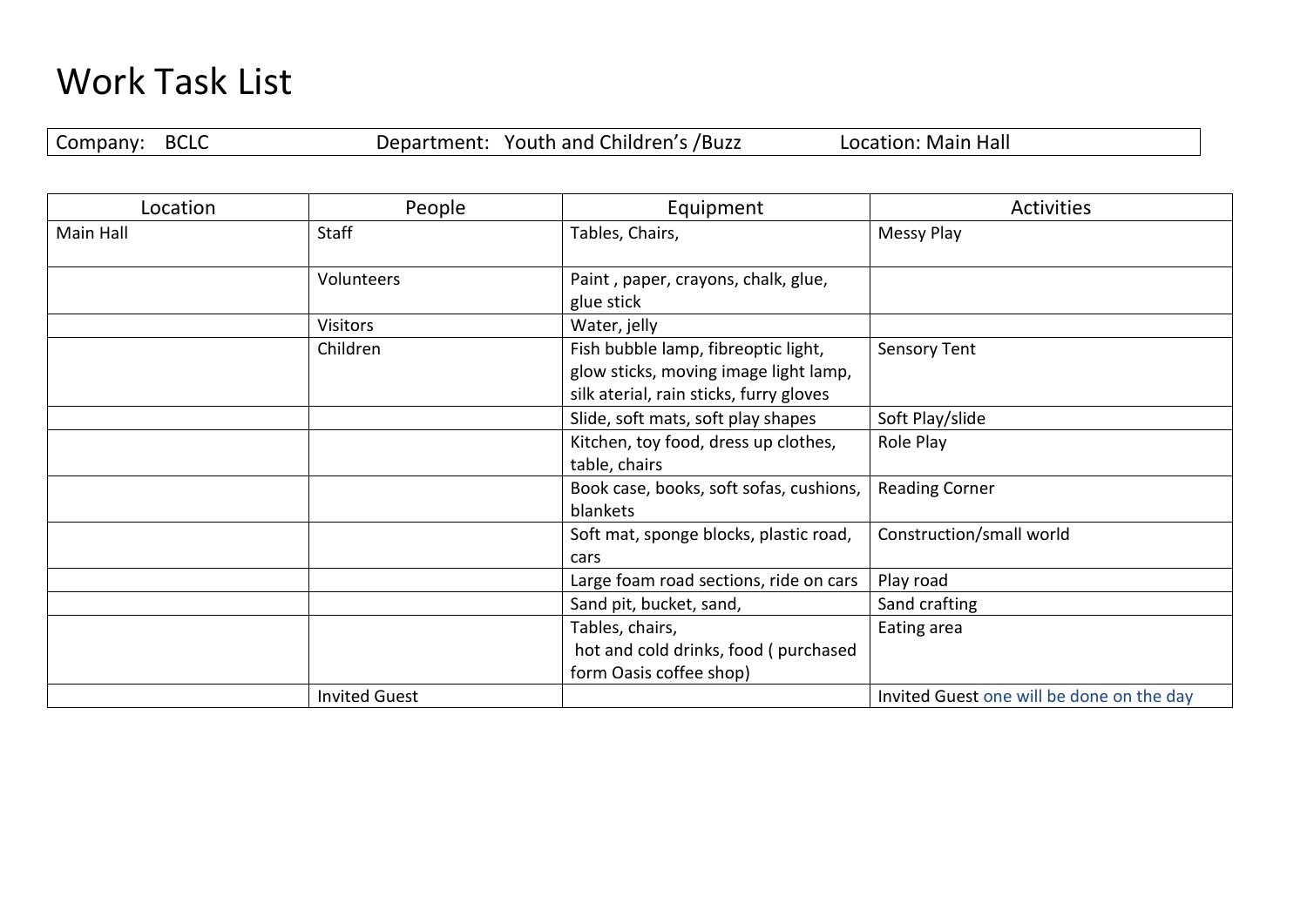## Hazard Checklist

| Company: BCLC        | Department: Youth and Children's/Buzz | <b>Location: Main Hall</b>        |                 |
|----------------------|---------------------------------------|-----------------------------------|-----------------|
| <b>Work Activity</b> | Description of the hazard             | Number and occupation of people   | Risk assessment |
|                      |                                       | affected                          | recommended     |
| <b>Messy Play</b>    | Swallowing/choking                    | Up to 40                          | yes             |
|                      | On jelly                              |                                   |                 |
| <b>Messy Play</b>    | Tripping over chair/table legs        | Visitor's, Volunteer's, Staff and | yes             |
|                      |                                       | children/young people             |                 |
|                      |                                       | Max number: 40                    |                 |
| <b>Messy Play</b>    | <b>Shape Pencil</b>                   | Visitor's, Volunteer's, Staff and | yes             |
|                      |                                       | children/young people             |                 |
|                      |                                       | Max number: 40                    |                 |
| <b>Messy Play</b>    | pens                                  | Visitor's, Volunteer's, Staff and | yes             |
|                      |                                       | children/young people             |                 |
|                      |                                       | Max number: 40                    |                 |
| <b>Messy Play</b>    | Scissors                              | Visitor's, Volunteer's, Staff and | Yes             |
|                      |                                       | children/young people             |                 |
|                      |                                       | Max number: 40                    |                 |
| <b>Messy Play</b>    | paper                                 | Visitor's, Volunteer's, Staff and | Yes             |
|                      |                                       | children/young people             |                 |
|                      |                                       | Max number: 40                    |                 |
| <b>Messy Play</b>    | Paints                                | Visitor's, Volunteer's, Staff and | Yes             |
|                      |                                       | children/young people             |                 |
|                      |                                       | Max number: 40                    |                 |
| <b>Messy Play</b>    | glue                                  | Visitor's, Volunteer's, Staff and | Yes             |
|                      |                                       | children/young people             |                 |
|                      |                                       | Max number: 40                    |                 |
| <b>Messy Play</b>    | stencils                              | Visitor's, Volunteer's, Staff and | Yes             |
|                      |                                       | children/young people             |                 |
|                      |                                       | Max number: 40                    |                 |
| Messy Play           | wool                                  | Visitor's, Volunteer's, Staff and | Yes             |
|                      |                                       | children/young people             |                 |
|                      |                                       | Max number: 40                    |                 |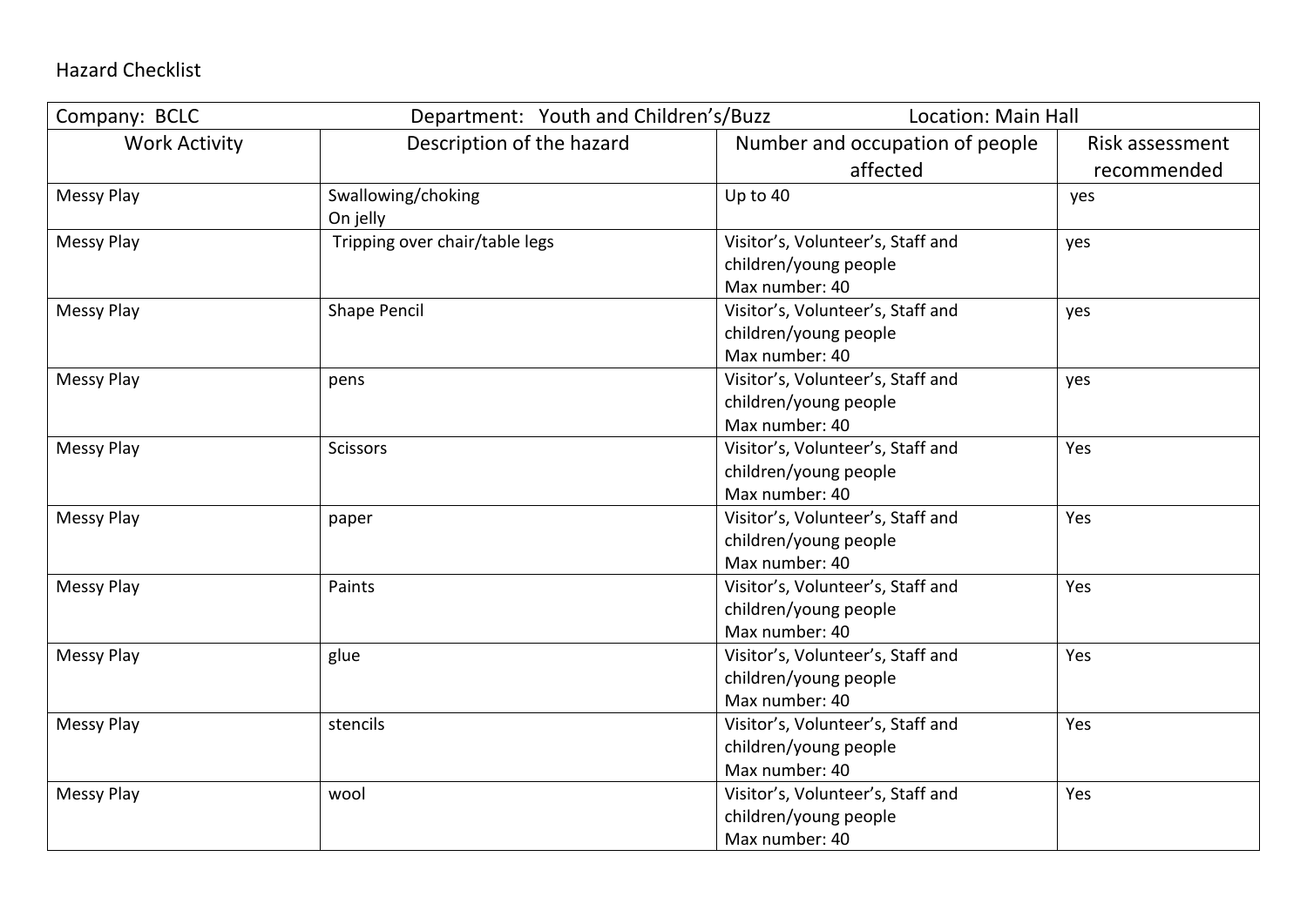| Messy Play                   | Crayon's                                               | Visitor's, Volunteer's, Staff and | Yes |
|------------------------------|--------------------------------------------------------|-----------------------------------|-----|
|                              |                                                        | children/young people             |     |
|                              |                                                        | Max number: 40                    |     |
| Messy Play                   | Chalk                                                  | Visitor's, Volunteer's, Staff and | Yes |
|                              |                                                        | children/young people             |     |
|                              |                                                        | Max number: 40                    |     |
| Sensory tent                 | Sensory light's with electrical cables, Bubble Fish    | Max of 10                         | Yes |
|                              | tube with electrical cable, Glow stick's, Glowing      |                                   |     |
|                              | plastic string's, Plastic filled with liquid number's, |                                   |     |
|                              | silk blankets, sensory tent, sensory tent's cover's    |                                   |     |
|                              | and frame                                              |                                   |     |
| Sand pit                     | Sand pit frame legs, sand, buckets and spades,         | Max of 5                          | yes |
|                              | plastic sheet underneath frame.                        |                                   |     |
| Children's Kitchen/role play | Kitchen equipment fallen onto the floor, open          | Max of 10                         | yes |
|                              | and closing door's on kitchen, climbing on the         |                                   |     |
|                              | frame                                                  |                                   |     |
| <b>Reading Corner</b>        | Books falling, bookshelf, sofa, blankets, teddies      | Max of 40                         | yes |
|                              | and puppets.                                           |                                   |     |
| Constriction area            | Building block's (soft and hard), soft mat,            | Max of 20                         | yes |
| Play road                    | Toy car's, road mats, push along buggies               | Max of 20                         | yes |
| Eating area                  | Table's/chair's, choking on food, food allergies,      | Max of 50                         |     |
|                              | slip's on spilt drink's/food that as fallen onto the   |                                   |     |
|                              | floor.                                                 |                                   |     |
| High chair's                 | Falling out, cleaning, catching fingers in clip        | Max of 8 in chairs                | yes |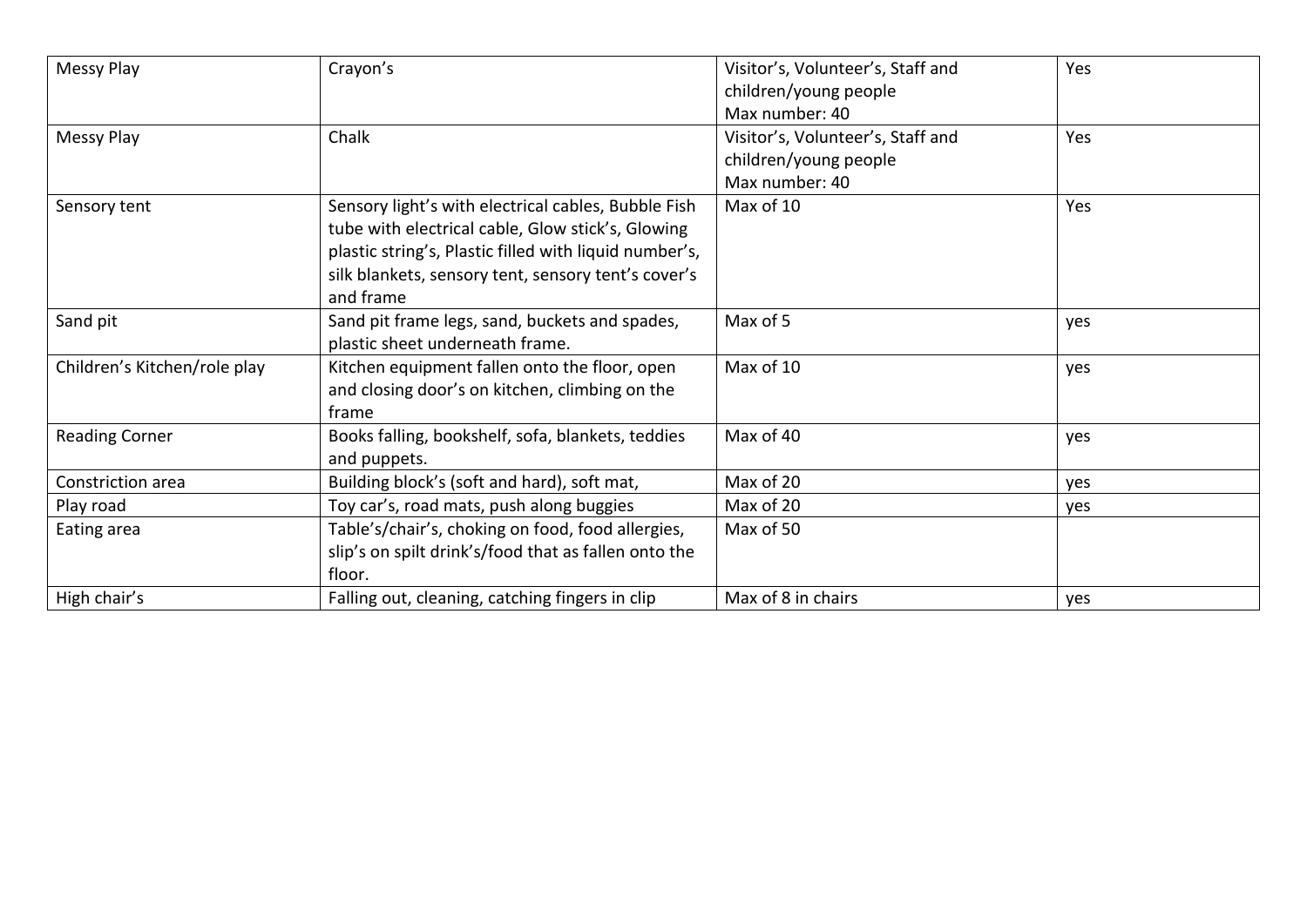| <b>BCLC</b><br>Company: |                                                                                                        | Department: Youth and Children's/Buzz |                     |                      | <b>Location: Main Hall</b> |                                                                                      |
|-------------------------|--------------------------------------------------------------------------------------------------------|---------------------------------------|---------------------|----------------------|----------------------------|--------------------------------------------------------------------------------------|
| Work activity           | Hazard, hazardous event and                                                                            | People affected                       |                     | Assessment of risk   |                            | Are risk controls                                                                    |
|                         | expected consequence                                                                                   |                                       | Likelihood<br>level | Consequence<br>level | Risk level                 | required?                                                                            |
| <b>Messy Play</b>       | Swallowing/choking<br>On jelly                                                                         | Up to 40                              | $\mathbf{1}$        | 5                    | 5                          | Yes, parents know child's<br>food allies, this will be<br>supervised at all time     |
| <b>Messy Play</b>       | Tripping over table/chair leg's,<br>causing head injuries and bumps and<br>cuts                        | Up to 40                              | $\overline{2}$      | 4                    | 8                          | YES, no running around the<br>area where the table and<br>chairs are                 |
| <b>Messy Play</b>       | Pencil on the floor, causing people to<br>slip/trip. Which could lead head<br>injury, bumps and burses | Up to 40                              | $\overline{2}$      | 4                    | 8                          | Yes, a watch full eye to be<br>kept on the being any<br>pencils falling on the floor |
| <b>Messy Play</b>       | Users, chewing/eating pencil, which<br>could lead choking                                              | Up to 40                              | $\mathbf{1}$        | 4                    | 4                          | Yes,                                                                                 |
| <b>Messy Play</b>       | Shape pencils piercing users skin<br>Which could led to and open wounds                                | Up to 40                              | $\mathbf{1}$        | 4                    | 4                          | yes                                                                                  |
| <b>Messy Play</b>       | Shape pencils being stabbed into<br>somebody's body, cursing open<br>cut's/wounds                      | Up to 40                              | $\mathbf{1}$        | 5                    | 5                          | Yes                                                                                  |
| <b>Messy Play</b>       | Children's colouring Pen's/lid's are<br>left on the floor causing slips and trips                      | Up to 40                              | $\mathbf{1}$        | 4                    | 4                          | Yes                                                                                  |
| <b>Messy Play</b>       | Children's colouring Pen's being<br>chewed, could make the pen leek and<br>lead to ink poisoning.      | Up to 40                              | $\mathbf{1}$        | 4                    | $\overline{4}$             | Yes                                                                                  |
| <b>Messy Play</b>       | Children's scissor's that have fallen<br>onto the floor, could cause trips or<br>slip's                | Up to 40                              | $\mathbf{1}$        | $\overline{4}$       | $\overline{4}$             | Yes                                                                                  |
| <b>Messy Play</b>       | Scissor's cutting through flesh, would<br>cause open cut's/wound's                                     | Up to 40                              | $\mathbf{1}$        | 3                    | 3                          | Yes                                                                                  |
| <b>Messy Play</b>       | Scissor's being stab into somebody's<br>body would curse open wound's                                  | Up to 40                              | $\mathbf{1}$        | 5                    | 5                          | yes                                                                                  |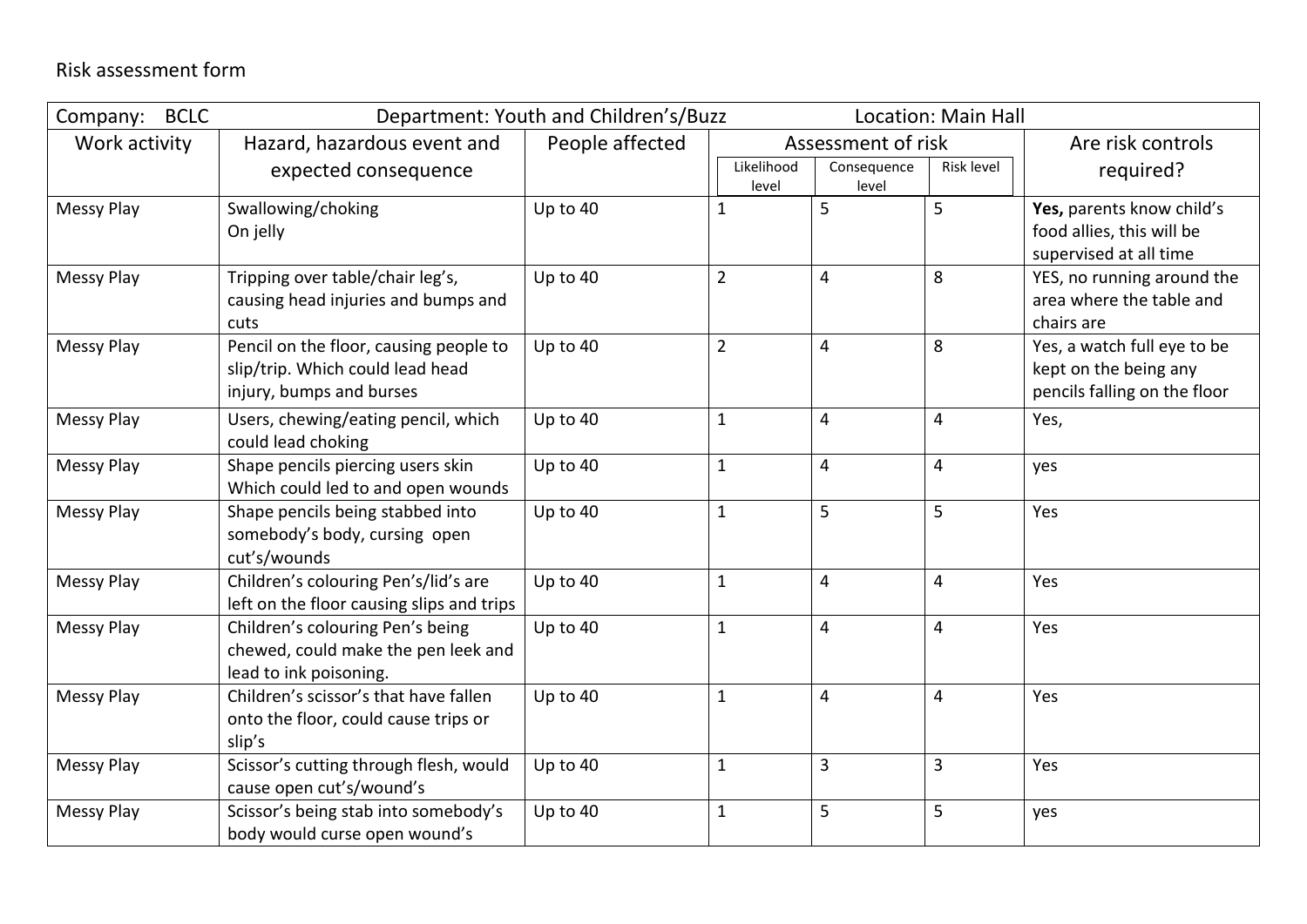| <b>Messy Play</b>   | Paper that has fallen onto the floor                                                           | Up to 40   | $\overline{2}$ | 4                       | 8              | Yes                                                                                                                              |
|---------------------|------------------------------------------------------------------------------------------------|------------|----------------|-------------------------|----------------|----------------------------------------------------------------------------------------------------------------------------------|
| <b>Messy Play</b>   | could cause slips<br>Paper cuts, causing open cut.                                             | Up to 40   | 1              | 3                       | 3              | Yes                                                                                                                              |
| <b>Messy Play</b>   | Paint falls onto the floor and causing<br>slip's                                               | Up to $40$ | $\mathbf{1}$   | 4                       | $\overline{4}$ | Yes                                                                                                                              |
| <b>Messy Play</b>   | Uses eating paint, could lead to upset<br>stomach and not feeling very well                    | Up to $40$ | $\mathbf{1}$   | 3                       | 3              | Yes                                                                                                                              |
| <b>Messy Play</b>   | Paint getting onto skin and causing<br>irritation's (rashes)                                   | Up to $40$ | $\mathbf{1}$   | 3                       | 3              | Yes                                                                                                                              |
| <b>Messy Play</b>   | Paint getting into uses eye's and<br>causing irritation                                        | Up to 40   | $\mathbf{1}$   | 3                       | 3              | yes                                                                                                                              |
| <b>Messy Play</b>   | Glue stick's being consumed could<br>cause sickness                                            | Up to 40   | $\mathbf{1}$   | 3                       | $\overline{3}$ | Yes                                                                                                                              |
| Messy Play          | Glue stick's that have fallen on the<br>floor could cause trip's/falls                         | Up to 40   | $\mathbf{1}$   | 4                       | 4              | Yes                                                                                                                              |
| <b>Messy Play</b>   | Stencils that have fallen onto the<br>floor could trips.                                       | Up to 40   | $\mathbf{1}$   | 4                       | 4              | Yes                                                                                                                              |
| <b>Messy Play</b>   | Wool that is loose on the floor could<br>cause trip.                                           | Up to 40   | $\mathbf{1}$   | 4                       | 4              | Yes                                                                                                                              |
| <b>Messy Play</b>   | Crayons being chewed on could cause<br>user to choke. If the crayon breaks                     | Up to $40$ | $\mathbf{1}$   | 5                       | 5              | Yes                                                                                                                              |
| <b>Messy Play</b>   | Crayon's that have fallen onto the<br>floor could cause trip's                                 | Up to 40   | $\mathbf{1}$   | 4                       | 4              | Yes                                                                                                                              |
| <b>Messy Play</b>   | Chalk that has that has fallen onto the<br>floor could cause trip's                            | Up to 40   | $\mathbf{1}$   | 4                       | 4              | Yes                                                                                                                              |
| <b>Sensory Tent</b> | Moving image light- Participant<br>tripping over it, causing head injury,<br>bumps and burses. | Up to 40   | $\overline{2}$ | $\overline{\mathbf{4}}$ | 8              | Yes. Parents asked to make<br>sure their child is using the<br>for the equipment of what it<br>was made for staff to over<br>see |
| <b>Sensory Tent</b> | Moving image light- Electric wire left<br>loose causing participants to trip.                  | Up to 40   | $\mathbf{1}$   | 4                       | 4              | Yes                                                                                                                              |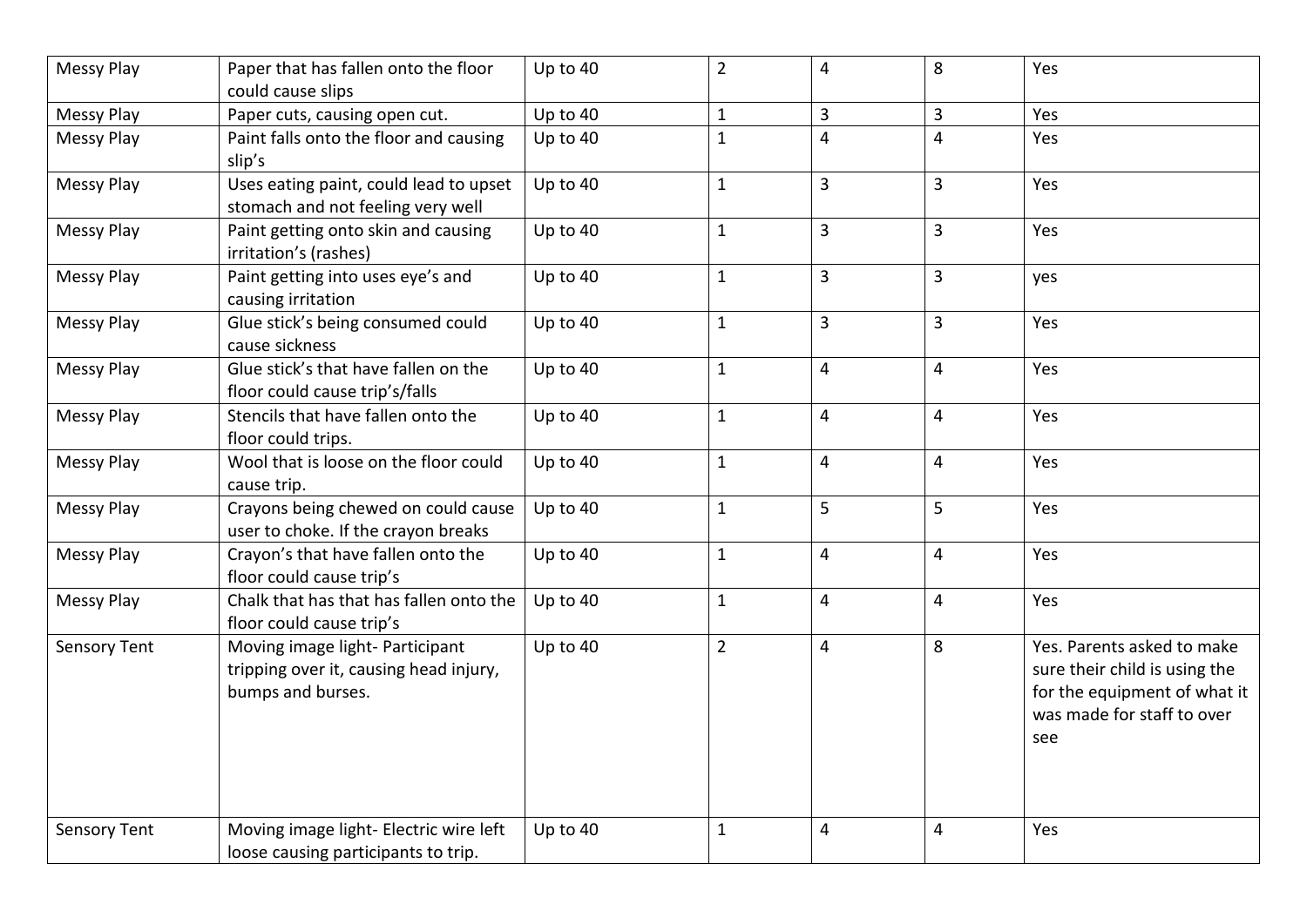|                     | Leading to head injuries, bump's or      |          |                |                |   |     |
|---------------------|------------------------------------------|----------|----------------|----------------|---|-----|
|                     | burses                                   |          |                |                |   |     |
| <b>Sensory Tent</b> | Moving image light- Water being spilt    | Up to 40 | $\mathbf{1}$   | 5              | 5 | Yes |
|                     | on wires/the light, causing electric     |          |                |                |   |     |
|                     | shock.                                   |          |                |                |   |     |
| Sensory tent        | Fibrotic Light- Participant tripping     | Up to 40 | $\overline{2}$ | $\overline{4}$ | 8 | Yes |
|                     | over Light, causing head injury,         |          |                |                |   |     |
|                     | bumps and burses.                        |          |                |                |   |     |
| <b>Sensory Tent</b> | Fibrotic Light- Electric wire left loose | Up to 40 |                |                |   | Yes |
|                     | causing participants to trip. Leading    |          |                |                |   |     |
|                     | to head injuries, bump's or burses       |          |                |                |   |     |
| Sensory Tent        | Fibrotic Light-Water being spilt on      |          | $\mathbf{1}$   | 5              | 5 | Yes |
|                     | wires/the light, causing electric shock. | Up to 40 |                |                |   |     |
| <b>Sensory Tent</b> | Bubble tube fish tank- Participant       | Up to 40 | $\overline{2}$ | 4              | 8 | Yes |
|                     | tripping over object, causing head       |          |                |                |   |     |
|                     | injury, bumps and burses.                |          |                |                |   |     |
| <b>Sensory Tent</b> | Bubble tube fish tank- Water being       | Up to 40 | $\mathbf{1}$   | 5              | 5 | Yes |
|                     | spilt on wires/the light, causing        |          |                |                |   |     |
|                     | electric shock.                          |          |                |                |   |     |
| <b>Sensory Tent</b> | Bubble tube fish tank- participant       | Up to 40 | $\overline{2}$ | $\overline{4}$ | 8 | Yes |
|                     | leaning on/pushing over the bubble       |          |                |                |   |     |
|                     | tube fish tank, causing the water to     |          |                |                |   |     |
|                     | pour out with could cause slips.         |          |                |                |   |     |
|                     | Leading to head injuries, bump and       |          |                |                |   |     |
|                     | burses.                                  |          |                |                |   |     |
| <b>Sensory Tent</b> | Bubble tube fish tank- Participant       | Up to 40 | $\mathbf{1}$   | 5              | 5 | Yes |
|                     | leaning on/pushing over the bubble       |          |                |                |   |     |
|                     | tube fish tank, causing the water to     |          |                |                |   |     |
|                     | pour out onto any electrical             |          |                |                |   |     |
|                     | equipment, causing electric shock.       |          |                |                |   |     |
|                     |                                          |          |                |                |   |     |
|                     |                                          |          |                |                |   |     |
| Sensory tent        | Bubble tube fish tank- Participant       | Up to 40 | $\overline{2}$ | 4              | 8 | Yes |
|                     | leaning on/pushing over the bubble       |          |                |                |   |     |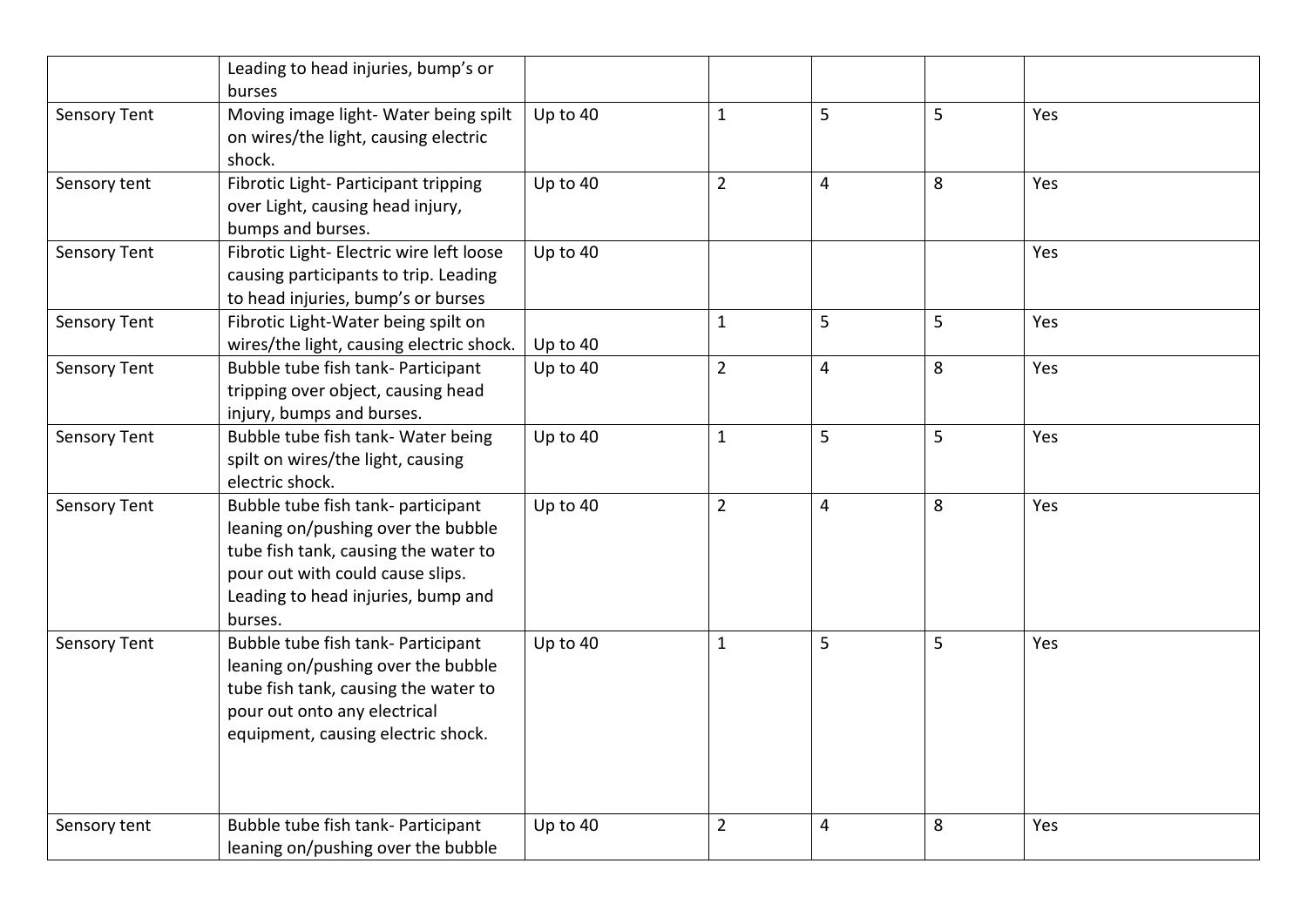|                                                                 | tube fish tank, causing it to fall onto<br>other participant's, causing head                                                               |          |                |   |                         |     |
|-----------------------------------------------------------------|--------------------------------------------------------------------------------------------------------------------------------------------|----------|----------------|---|-------------------------|-----|
| <b>Sensory Tent</b>                                             | injuries, bumps and bruises.<br>Plastic glow strings, could cause the<br>participant to trip. Head injuries                                | Up to 40 | $\overline{2}$ | 4 | 8                       | Yes |
| <b>Sensory Tent</b>                                             | bumps and buses.<br>Participant's using Plastic glow to hit<br>other participants with. This would<br>cause wipe lash mark's, eye injuries | Up to 40 | $\mathbf{1}$   | 4 | $\overline{4}$          | Yes |
| Sensory tent                                                    | Participant's chewing on plastic glow<br>strings could lead to chocking                                                                    | Up to 40 | $\mathbf{1}$   | 5 | 5                       | Yes |
| <b>Sensory Tent</b><br>(Plastic glow string)                    | Participants, getting it caught around<br>their neck causing the person to, pass<br>out, Loss breath                                       | Up to 40 | $\mathbf{1}$   | 5 | 5                       | Yes |
| <b>Sensory Tent</b><br>(plastic number's<br>filled with liquid) | Participant trip/slipping over when<br>numbers are on the floor, causing<br>head injuries, bump's or burses                                | Up to 40 | $\mathbf{1}$   | 4 | 4                       | Yes |
| <b>Sensory Tent</b><br>(plastic number's<br>filled with liquid) | Participant chawing on object and<br>causing the liquid to spill causing<br>slips, head injuries, bumps and<br>bruises.                    | Up to 40 | $\mathbf{1}$   | 4 | 4                       | Yes |
| <b>Sensory Tent</b><br>(plastic number's<br>filled with liquid) | Participant chawing on object and<br>causing the participant to swallow<br>some of the liquid, causing<br>Sickness/illness                 | Up to 40 | $\mathbf{1}$   | 4 | 4                       | Yes |
| Sensory Tent<br>(plastic number's<br>filled with liquid)        | Participant throwing at other people<br>would cause eye injuries and cut's                                                                 | Up to 40 | $\mathbf{1}$   | 4 | $\overline{\mathbf{4}}$ | Yes |
| <b>Sensory Tent</b><br>Silk blanket's                           | Participant tripping over blankets,<br>causing head injuries, bumps and<br>burses                                                          | Up to 40 | $\mathbf{1}$   | 4 | 4                       | Yes |
| <b>Sensory Tent</b><br>Silk Blanket's                           | Participant getting blanket<br>caught/tied around their neck causing                                                                       | Up to 40 | $\mathbf{1}$   | 5 | 5                       | Yes |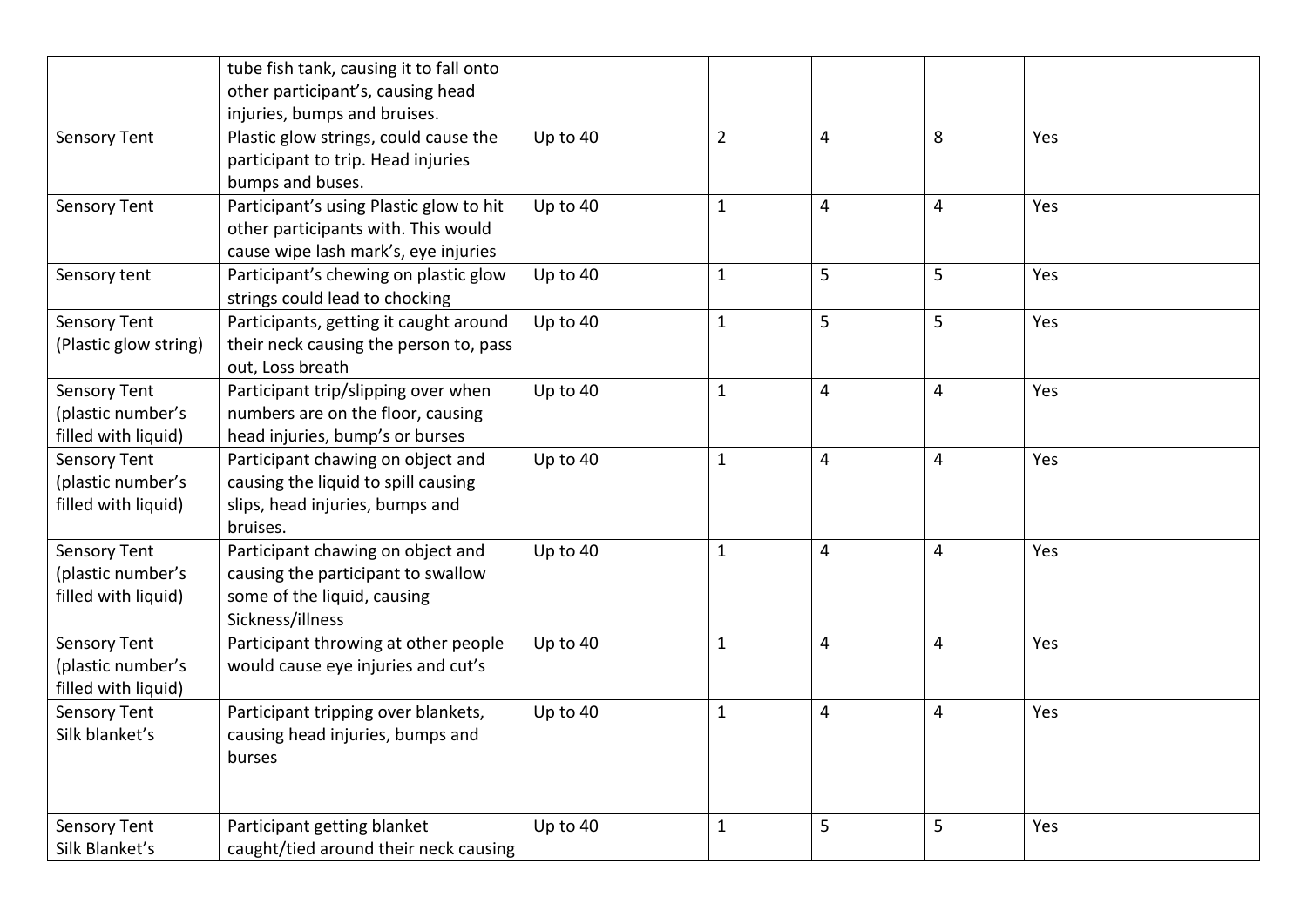|                     | them to pass out, loss of breath        |            |                |                |                |                               |
|---------------------|-----------------------------------------|------------|----------------|----------------|----------------|-------------------------------|
| <b>Sensory Tent</b> | Participants tripping over frame legs,  | Up to 40   | $\overline{2}$ | 4              | 8              | Yes                           |
|                     | causing head injuries, bumps and        |            |                |                |                |                               |
|                     | bruises.                                |            |                |                |                |                               |
| Sensory tent        | Sensory tent frame collapsing,          | Up to $40$ | $\mathbf{1}$   | $\overline{4}$ | $\overline{4}$ | Yes                           |
|                     | causing participants inside the tent,   |            |                |                |                |                               |
|                     | head injuries, bumps and bruises        |            |                |                |                |                               |
| Children's          | Participants tripping over frame,       | Up to 40   | $\overline{2}$ | $\overline{4}$ | 8              | Yes. Parents asked to make    |
| Kitchen/Role play   | causing head injuries, bumps and        |            |                |                |                | sure their child is using the |
|                     | bruises.                                |            |                |                |                | for the equipment of what it  |
|                     |                                         |            |                |                |                | was made for staff to over    |
|                     |                                         |            |                |                |                | see                           |
| Children's          | Participants tripping/slipping over     | Up to 40   | $\overline{2}$ | $\overline{4}$ | 8              | Yes                           |
| Kitchen/Role play   | kitchen equipment (plastic food and     |            |                |                |                |                               |
|                     | plastic kitchen appliances, causing     |            |                |                |                |                               |
|                     | head injuries, bump's or bruises.       |            |                |                |                |                               |
| Play road           | Participant's tripping over equipment,  | Up to 40   | $\overline{2}$ | $\overline{4}$ | 8              | Yes                           |
|                     | causing head injuries, bumps and        |            |                |                |                | Parents asked to make sure    |
|                     | bruises                                 |            |                |                |                | their child is using the for  |
|                     |                                         |            |                |                |                | the equipment of what it      |
|                     |                                         |            |                |                |                | was made for staff to over    |
|                     |                                         |            |                |                |                | see                           |
| Play road           | Participants throwing equipment at      | Up to 40   | $\overline{2}$ | 4              | 8              | Yes                           |
|                     | each other, causing head and eye        |            |                |                |                |                               |
|                     | injuries.                               |            |                |                |                |                               |
| Soft Play           | Participant's tripping over, soft play  | Up to 40   | $\overline{2}$ | 4              | 8              | Yes                           |
|                     | equipment. Causing head injuries        |            |                |                |                |                               |
|                     | bumps or bruises                        |            |                |                |                |                               |
| Soft play           | Participants chawing on soft play       | Up to 40   | $\mathbf{1}$   | 5              | 5              | Yes                           |
|                     | cushion zips. Damaging teeth, zip       |            |                |                |                |                               |
|                     | breaking off and choking.               |            |                |                |                |                               |
| Eating area         | Participant's tripping over table legs. | Up to 40   | $\overline{2}$ | $\overline{4}$ | 8              | Yes                           |
|                     | Head injuries bump and bruises.         |            |                |                |                |                               |
| Eating area         | Participant's tripping over chair legs. | Up to 40   | $\overline{2}$ | 4              | 8              | Yes                           |
|                     | Head injuries bump and bruises.         |            |                |                |                |                               |